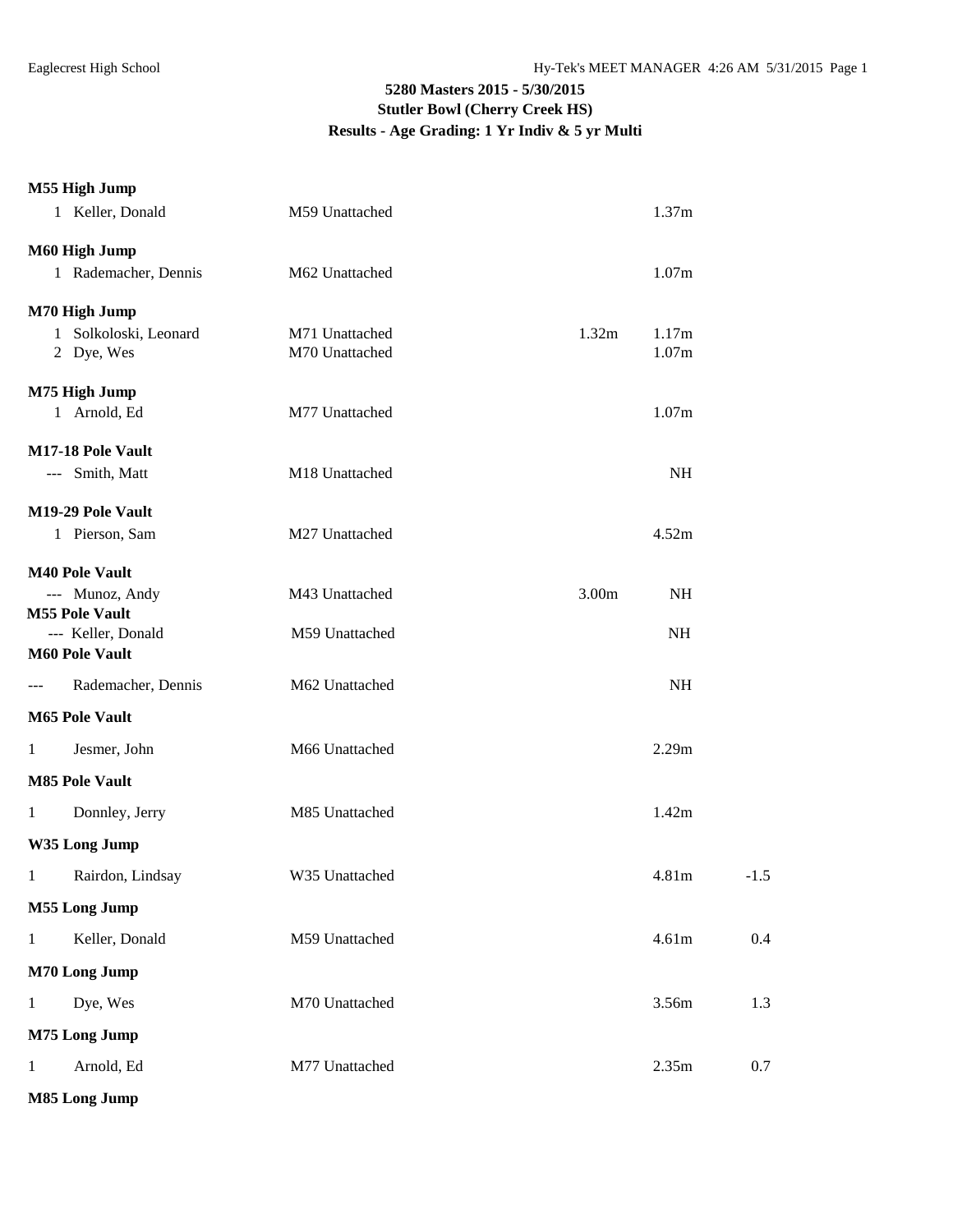| $\mathbf{1}$           | Donnley, Jerry                      | M85 Unattached |        | 2.16m  | 0.5    |  |  |  |
|------------------------|-------------------------------------|----------------|--------|--------|--------|--|--|--|
|                        | W35 Triple Jump                     |                |        |        |        |  |  |  |
| $\mathbf{1}$           | Rairdon, Lindsay                    | W35 Unattached |        | 9.83m  | 1.4    |  |  |  |
|                        | <b>M50 Triple Jump</b>              |                |        |        |        |  |  |  |
| $\mathbf{1}$           | Walker, Patrick                     | M53 Unattached | 8.72m  | 8.22m  | $+0.0$ |  |  |  |
|                        | <b>M60 Triple Jump</b>              |                |        |        |        |  |  |  |
| $\mathbf{1}$           | McGraw, Mike                        | M61 Unattached |        | 8.95m  | 1.3    |  |  |  |
| <b>M70 Triple Jump</b> |                                     |                |        |        |        |  |  |  |
| 1                      | Dye, Wes                            | M70 Unattached |        | 7.64m  | $+0.0$ |  |  |  |
|                        | W19-29 Shot Put                     |                |        |        |        |  |  |  |
| $\mathbf{1}$           | May, Kari                           | W29 Unattached |        | 14.16m |        |  |  |  |
|                        | M30 Shot Put<br>1 Novak, Jason      | M33            |        | 7.80m  |        |  |  |  |
|                        | <b>M40 Shot Put</b><br>1 Reed, Brad | M40 Unattached |        | 12.78m |        |  |  |  |
|                        | W45 Shot Put                        |                |        |        |        |  |  |  |
|                        | 1 Van Wagne, Kim                    | W48 Unattached |        | 6.07m  |        |  |  |  |
|                        | M50 Shot Put                        |                |        |        |        |  |  |  |
|                        | 1 Walker, Patrick                   | M53 Unattached | 11.70m | 11.67m |        |  |  |  |
|                        | M55 Shot Put                        |                |        |        |        |  |  |  |
|                        | 1 Gettel, Steve                     | M56 Unattached | 14.00m | 13.58m |        |  |  |  |
|                        | 2 Tietz, Kenneth                    | M56 Unattached |        | 11.52m |        |  |  |  |
|                        | 3 McDonnell, Michael                | M55 Unattached |        | 11.44m |        |  |  |  |
|                        | M60 Shot Put                        |                |        |        |        |  |  |  |
| 1                      | Schroeder, Don                      | M64 Unattached | 11.00m | 11.25m |        |  |  |  |
| 2                      | Frang, Billy                        | M60 Unattached | 9.20m  | 9.87m  |        |  |  |  |
|                        | 3 Mizer, Ray                        | M61 Unattached |        | 8.27m  |        |  |  |  |
| W65 Shot Put           |                                     |                |        |        |        |  |  |  |
|                        | 1 Raham, Sharon                     | W68 Unattached |        | 6.56m  |        |  |  |  |
|                        | W75 Shot Put                        |                |        |        |        |  |  |  |
|                        | 1 Marriot, Joanne                   | W76 Unattached |        | 7.49m  |        |  |  |  |

#### **W19-29 Discus Throw**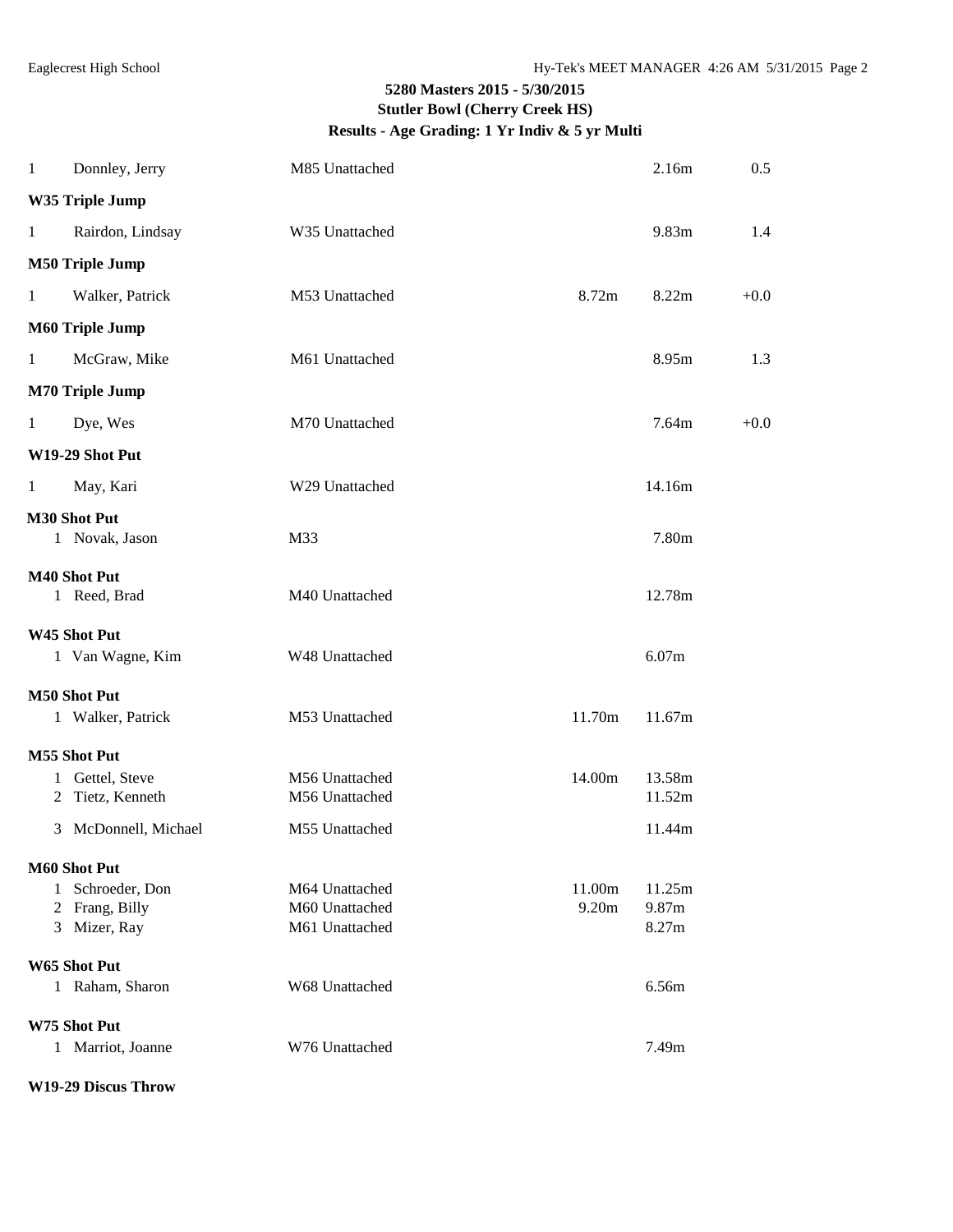|   | 1 May, Kari              | W29 Unattached  |        | 38.01m |
|---|--------------------------|-----------------|--------|--------|
|   | <b>M30 Discus Throw</b>  |                 |        |        |
|   | 1 Novak, Jason           | M33 Unattached  |        | 16.40m |
|   | <b>M40 Discus Throw</b>  |                 |        |        |
|   | 1 Reed, Brad             | M40 Unattached  |        | 37.66m |
|   | <b>W45 Discus Throw</b>  |                 |        |        |
|   | 1 Van Wagne, Kim         | W48 Unattached  |        | 12.74m |
|   | <b>M50 Discus Throw</b>  |                 |        |        |
|   | 1 Walker, Patrick        | M53 Unattached  | 26.85m | 26.38m |
|   | <b>M55 Discus Throw</b>  |                 |        |        |
|   | 1 Gettel, Steve          | M <sub>56</sub> | 41.02m | 39.50m |
|   | 2 Tietz, Kenneth         | M56 Unattached  | 40.00m | 34.33m |
|   | 3 Bogar, Steve           | M59 Unattached  |        | 34.16m |
|   | 4 Keller, Donald         | M59 Unattached  |        | 30.19m |
|   | <b>M60 Discus Throw</b>  |                 |        |        |
|   | 1 McGraw, Mike           | M61 Unattached  |        | 46.72m |
|   | 2 Schroeder, Don         | M64 Unattached  | 41.00m | 39.75m |
| 3 | Frang, Billy             | M60 Unattached  | 32.00m | 31.01m |
|   | 4 Mizer, Ray             | M61 Unattached  |        | 27.31m |
| 5 | Rademacher, Dennis       | M62 Unattached  |        | 26.34m |
| 6 | Tucker, David            | M64 Unattached  |        | 25.78m |
|   | <b>W65 Discus Throw</b>  |                 |        |        |
|   | 1 Raham, Sharon          | W68 Unattached  |        | 17.54m |
|   | <b>M70 Discus Throw</b>  |                 |        |        |
|   | 1 Dye, Wes               | M70 Unattached  |        | 19.22m |
|   | <b>W75 Discus Throw</b>  |                 |        |        |
|   | 1 Marriot, Joanne        | W76 Unattached  |        | 17.20m |
|   | <b>M30 Javelin Throw</b> |                 |        |        |
|   | 1 Novak, Jason           | M33 Unattached  |        | 21.39m |
|   | <b>M50 Javelin Throw</b> |                 |        |        |
|   | 1 Walker, Patrick        | M53 Unattached  | 36.65m | 32.58m |
|   |                          |                 |        |        |
|   | <b>M55 Javelin Throw</b> |                 |        |        |
|   | 1 Tietz, Kenneth         | M56 Unattached  |        | 36.40m |